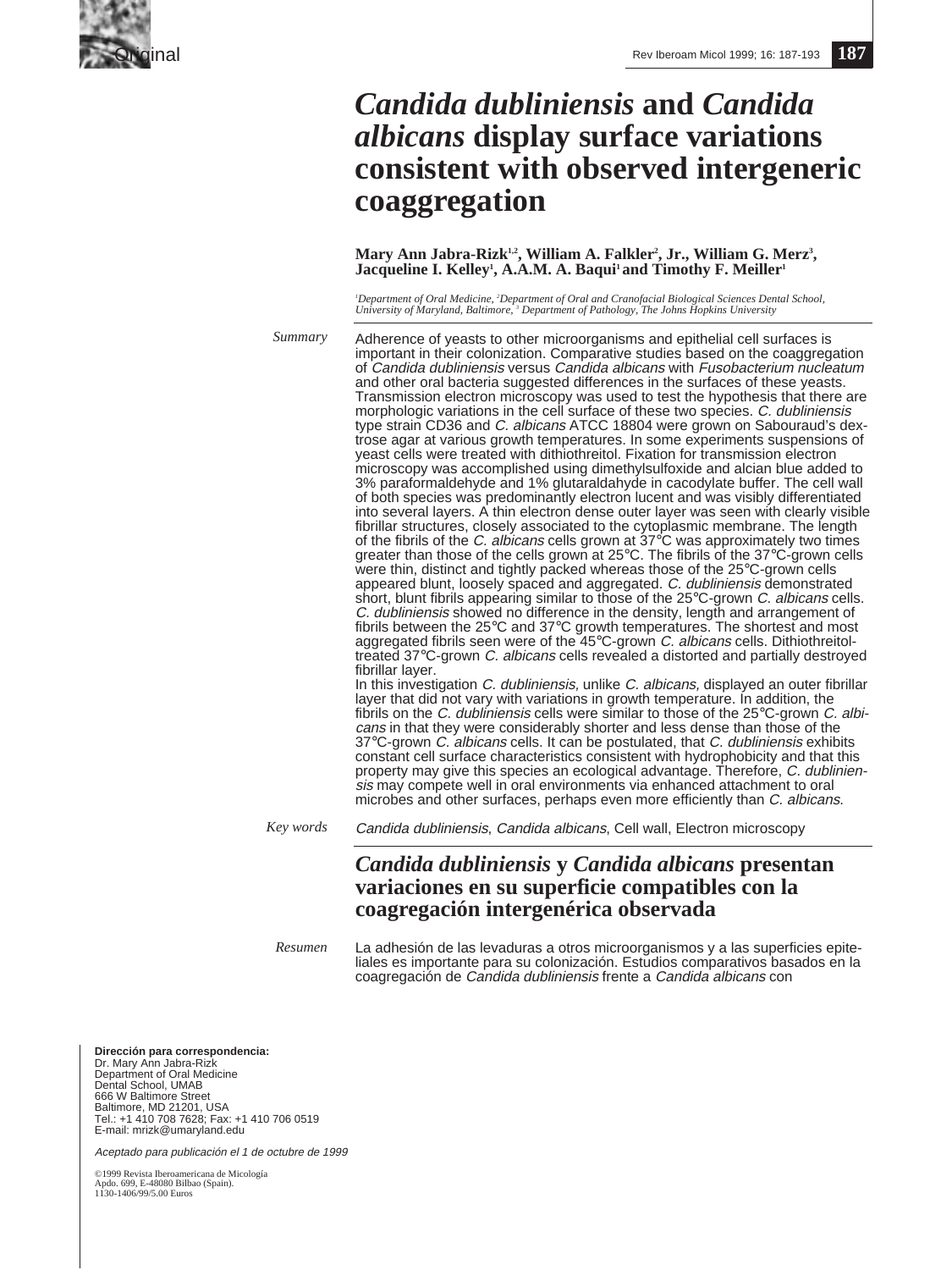Fusobacterium nucleatum y otras bacterias orales han sugerido que existen diferencias en las superficies de estas levaduras. Se ha utilizado la microscopía electrónica para determinar la existencia de variaciones morfológicas en la superficie celular de estas dos especies. Las cepas CD36 de C. dubliniensis y la ATCC 18804 de C. albicans se cultivaron en agar glucosado de Sabouraud a diferentes temperaturas. En algunos experimentos, las suspensiones de levaduras se trataron con ditiotreitol. La fijación para microscopía electrónica de trasmisión se realizó utilizando dimetilsulfóxido y azul alcián en tampón cacodilato con 3% de paraformaldehído y 1% de glutaraldehído. La pared celular de ambas especies era predominantemente electrolúcida y se diferenciaba visiblemente en varias capas. Se observaba una fina capa externa electrodensa con estructuras fibrilares en íntima asociación con la membrana citoplásmica. La longitud de las fibrillas de las células de C. albicans cultivadas a 37°C era aproximadamente el doble que la de las células cultivadas a 25°C. Las fibrillas de las células cultivadas a 37°C eran finas, nítidas y densamente agrupadas, mientras que las segundas aparecían romas, espaciadas y agregadas. C. dubliniensis presentaba fibrillas cortas y romas, similares a las observadas en las células de C. albicans cultivadas a 25°C. No se apreciaron diferencias en la densidad, longitud ni disposición de las fibrillas de las células de C. dubliniensis obtenidas a 25°C o a 37°C. Las fibrillas más cortas y agregadas se observaron en las células de C. albicans cultivadas a 45°C. Las células de C. albicans cultivadas a 37°C y tratadas con ditiotreitol presentaban una capa fibrilar distorsionada y parcialmente destruída.

En este estudio, C. dubliniensis, al contrario que C. albicans, presentó una capa fibrilar externa invariable independientemente de la temperatura de crecimiento. Además, las fibrillas de las células de C. dubliniensis eran similares a las de C. albicans obtenida a 25 $\degree$ C, ya que eran sensiblemente más cortas y menos densas que las de C. albicans cultivada a 37°C. Se puede postular que C. dubliniensis presenta características constantes en su superficie celular compatibles con la hidrofobicidad y que esta propiedad puede aportarle una ventaja ecológica. De este modo, C. dubliniensis puede competir en la cavidad oral gracias a una mayor adhesión a microorganismos o a otras superficies, quizás de manera más eficiente que C. albicans.

*Palabras clave* Candida dubliniensis, Candida albicans, Pared celular, Microscopía electrónica

The clinical significance of *Candida dubliniensis,* a novel species [1-8] can be attributed to many of the virulence characteristics that were once considered exclusive to *Candida albicans.* It differs in its ability to readily develop resistance to fluconazole [8-12]. This property has been related to a trend of increased incidence of candidiasis caused by other *Candida* species such as *Candida krusei* and *Candida lusitaniae* [10,13-16]. The virulence factors exhibited so far by *C. dubliniensis* include germ tube formation [8,10,17-19], exoenzyme production [17,19-21], phenotypic switching [21] and antigenic variation [17,22]. These and many other phenotypic similarities that *C. dubliniensis* share with its closest relative, *C. albicans,* have resulted in a substantial amount of confusion when differentiating these two species.

It is well known that adherence is an essential first step in microbial colonization and thus is a key event in the initiation of the pathogenic process [19,21,23-26]. As a result, any cell wall changes would be expected to affect disease development, ultimately determining virulence [25]. The cell wall of *C. albicans* is essential to its success as a pathogen for several reasons: it provides rigidity to the cell, protects against osmotic changes and penetration of drugs, is important in antigenicity and is involved in the secretion of hydrolytic enzymes necessary for tissue invasion. Most importantly, however, it is the site of contact for adherence of the fungus and its environment [20,21,27].

A major functional difference that has been observed between *C. dubliniensis* and *C. albicans* is based on their coaggregation behavior with the oral anaerobic bacterium, *Fusobacterium nucleatum* [26,28]. *C. dubliniensis* strains when grown at 37°C were found to visibly and tur-

bidometrically coaggregate with *F. nucleatum*. However, when the yeast isolates were grown at 25°C, *C. albicans* as well as *C. dubliniensis* coaggregated. When the 37°Cgrown *C. albicans* strains were treated with dithiothreitol (DTT) and then mixed with *F. nucleatum*, they coaggregated in a manner similar to the *C. dubliniensis* isolates. Through inhibition studies, it was found that the coaggregation reaction involved a heat-labile component on the *F. nucleatum* and a mannan-containing heat-stable receptor on both *Candida* species. This latter receptor appeared to be masked by a heat-labile material on the surface of the *C. albicans* cells, that interfered with the coaggregation of the 37°C-grown *C. albicans* with *F. nucleatum*. The *C. dubliniensis* cells, on the other hand, were able to coaggregate with the *F. nucleatum* regardless of growth temperature. This finding suggests that there may be differences in the structure of the cell walls of these two *Candida* species supporting the observation of Bikandi *et al.* [29], who reported the existence of antigenic differences between *C. dubliniensis* and *C. albicans*.

Previous investigators have described a growth temperature-dependent outer fibrillar layer on the surface of *C. albicans* walls consisting largely of mannoproteins  $[18,19,22, 24,30-33]$ . The fibers of this outermost layer are longer and more tightly packed on the 37°C-grown *C. albicans* than on the 25°C-grown *C. albicans* [25,34]. The fibers of this "hydrophilic" outermost layer seem to be responsible for the initial attachment of *C. albicans* to other cells and surfaces. This initial association is followed by a tight interaction through a mannoprotein adhesin on *C. albicans* [22,24,30]. Hydrophobic proteins in the matrix of the *C. albicans* cell wall contribute to the strength of this bond. These hydrophobic proteins are pre-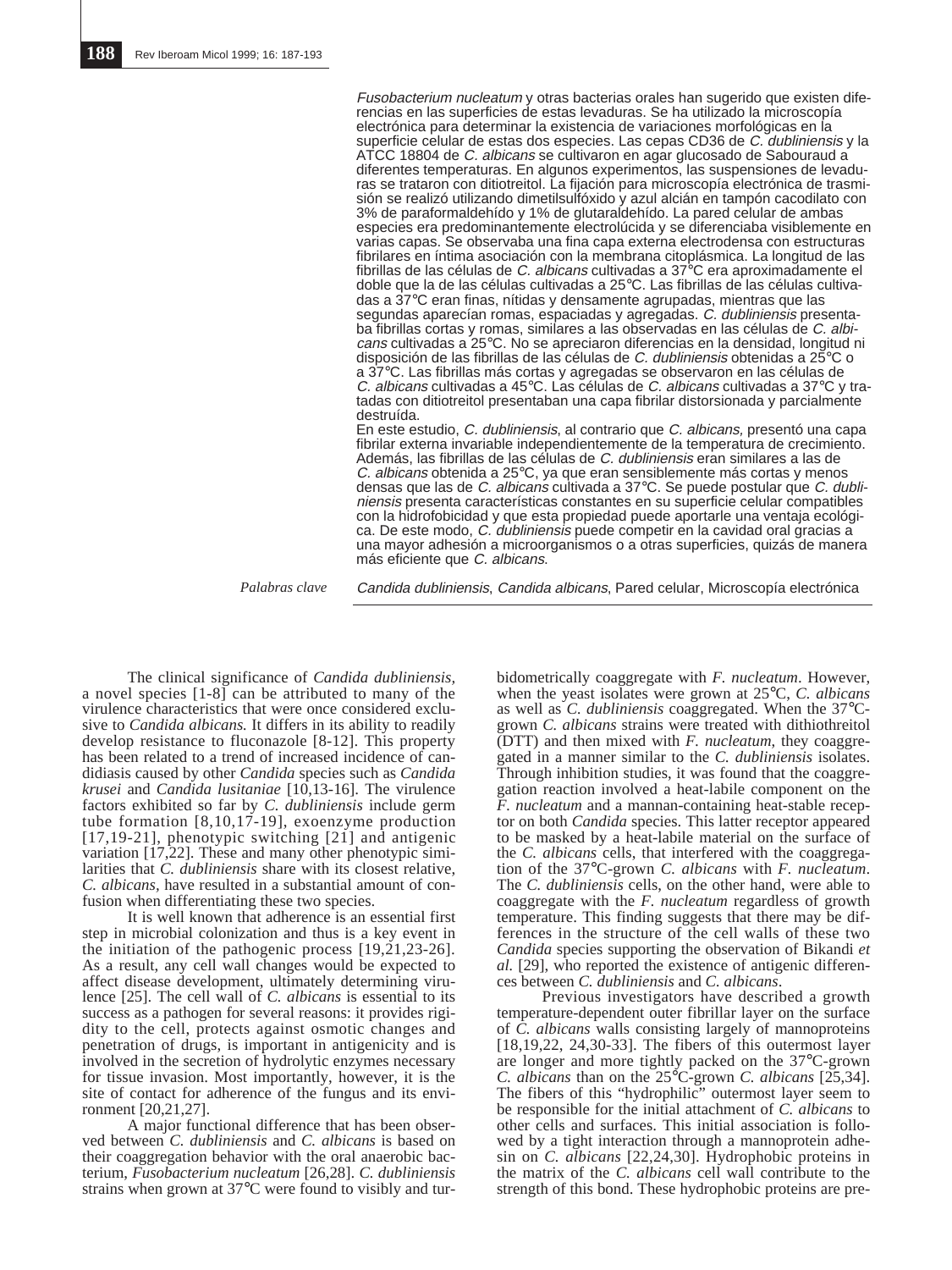sent in both 25°C and 37°C-grown blastoconidia and are covered by the outer fibrillar layer [18,22,31,33]. The scarcity of these fibrils on the *C. albicans* cells grown at 25°C, however, allows the exposure of these underlying hydrophobic proteins causing the cells to be hydrophobic and more adherent to other cells and surfaces. The 37°Cgrown *C. albicans* cells, on the other hand, are considered hydrophilic due to the masking of the hydrophobic proteins by the extensive network of outer surface fibrils [18,27,34].

Many difficulties have been encountered with conventional chemical fixation and embedding techniques for the preservation of yeast ultrastructure [35]. These difficulties are mainly due to the presence of the brush-like outerfibrillar layer on the yeast surface that renders the cell wall of the yeast too thick for adequate penetration of and preservation by fixatives [35,36]. As a result, rapid freeze substitution techniques are often used to achieve adequate preservation of membranous structures of yeast cells. The cell surface of *C. albicans* cells fixed by conventional methods, are revealed as uniformly smooth, whereas freeze-fracture replicas and rapid freezing techniques showed the surfaces to be very rough with fibrillar networks [24,30,32,35]. These techniques, however, are complicated, tedious and difficult to perform. An alternative chemical fixation approach has been devised to preserve the native ultrastructure of yeasts and the delicate precise fibrils. This method utilizes the addition of 0.1% dimethylsulfoxide (DMSO) to glutaraldehyde and osmium tetraoxide-dichromate for fixation of yeasts for electron microscopy [36]. Significant improvement in the study of cell morphology, especially in cell wall detail and overall structure of the yeast, was reported with the addition of DMSO. In addition, preservation of the outer fibrillar layer was further enhanced by the use of alcian blue [36]. This novel yet simple method of chemical fixation for electron microscopy was adapted in this study to compare the cell walls of *C. albicans* grown at 25°C, 37°C, 37°C -DTT treated and 45°C and of *C. dubliniensis* cells grown at 25°C and 37°C (*C. dubliniensis* does not grow at 45°C). The hypothesis tested was that a major difference between *C. dubliniensis* and *C. albicans* lies in the abundancy, length and distribution of the fibers that make up the fibrillar outermost layer of the yeast and that unlike *C. albicans*, these fibrils are not subject to growth temperature changes with *C. dubliniensis.*

### **MATERIALS AND METHODS**

*Cells. C. dubliniensis* (type strain CD36) was grown on Sabouraud's dextrose agar (SDA) plates at 25° and 37°C; *C. albicans* (ATCC 18804) was grown on SDA at 25°, 37° and 45°C. Cells were washed four times for 10 min each in deionized water and pelleted by centrifugation at 180 x *g* between washes. The final fluid contained 0.1% DMSO [36].

*Dithiothreitol Treatment. C. albicans* cells were grown on SDA plates at 37°C for 24 h. Cells were treated with DTT (50 mM), as described by Hazen and Hazen [22]. Cells were washed three times with cold deionized water and then adjusted to a cell concentration of 2 x 10<sup>8</sup> cells per ml of deionized water. Two ml of yeast cell suspension was mixed with 2 ml of 50 mM DTT. The mixture was incubated for 60 min at 37°C with occasional shaking. Cells were then washed three times with cold deionized water before being processed for electron microscopy [22].

*Electron Microscopy.* Cells were prefixed in 3% paraformaldehyde, 1% glutaraldehyde, 1 mM MgCl<sub>2</sub>, 1 mM CaCl<sub>2</sub>,  $0.1\%$  DMSO and  $0.1\%$  alcian blue (Polysciences, USA) in 0.1 M sodium cacodylate buffer for 3 h at room temperature and washed three times in the same buffer for 10 min. Samples were incubated for 3 h at room temperature in a solution of 1% OsO<sub>4</sub>, 1% K<sub>2</sub>Cr<sub>2</sub>O<sub>7</sub>, 0.85% NaCl and 0.1% DMSO in the same buffer. After three, 10 min washes in saline, cells were then dehydrated in an ethanol series with uranyl acetate (SPI-CHEM, USA) added to 70% ethanol [36]. Cells were embedded in 100% Epon 812 and sections were cut on a Reichert-Jung Ultracut E microtome, post-stained in aqueous 2% uranyl acetate and lead citrate (SPI-CHEM) and observed in a JEM-1200 EX II electron microscope. All of these experiments were repeated on two additional occasions.

#### **RESULTS**

Preservation of *C. albicans* was achieved using the DMSO method allowing for the observation of detailed ultrastructure of *C. albicans* (Figure 1A). The cell wall was predominantly electron lucent and was visibly differentiated into several layers (Figure 1B) consistent with the descriptions and models of Shepherd and others [20,21] (Figure 1C). In the cytoplasm, abundant ribosomes, round or ovoid nuclei and mitochondria, electron dense vesicles and a smooth contour of membranous systems could be seen (Figure 2A). A thin electron dense outer layer was seen with clearly visible delicate fibrillar structures, closely associated to the cytoplasmic membrane (Figure 2C), often linking adjacent fungal cells (Figure 2B).

Cells of *C. albicans* grown at 25°C and 37°C displayed an outer fibrillar layer, however, the length of the fibrils of the *C. albicans* cells grown at 37°C were at least two times greater than those of the cells grown at 25°C (Figures 3C and 3D). In addition, the fibrils of the 37°Cgrown cells were thin, distinct and tightly packed whereas those of the 25°C-grown cells were irregularly spaced and in aggregates. *C. dubliniensis*, on the other hand, showed no difference in the density, length and arrangement of fibrils between the  $25^{\circ}$ C (Figure 3A) and  $37^{\circ}$ C (Figure 3B) growth temperatures. At both of these temperatures, *C. dubliniensis* yeast cells had short, blunt fibrils that were very similar to those of the 25°C-grown *C. albicans* cells. The shortest and most aggregated fibrils seen were those of *C. albicans* cells grown at 45°C (Figure 3E). The DTT-treated 37°C-grown *C. albicans* cells revealed a distorted and partially destroyed fibrillar layer (Figure 3F). These results were consistent on each of these experimental occasions and for all of the multiple ultrathin sections.

#### **DISCUSSION**

Due to the slow penetrability of common fixatives through the thick, multilayered cell wall of *C. albicans*, routine chemical fixation of the yeast has so far been unable to preserve the ultrastructure of yeast, resulting in the loss of the outermost fibrillar layer or change from its native state [24]. The fibrillar structure of the yeast cell wall is especially sensitive to alcohol dehydration in conventional procedures. Dehydration causes the precipitation of the sugar component of the mannoproteins that make up the fibrillar network, resulting in drastic deformation and disappearance of the fibrillar layer [32]. The use of DMSO has been shown to improve the rate of fixative penetration into the yeast [32,36] allowing good preservation of ultrastructural detail for *C. albicans* and *C. dubliniensis.* The addition of 0.1% alcian blue into the fixation protocol enhances the radially oriented fibrils of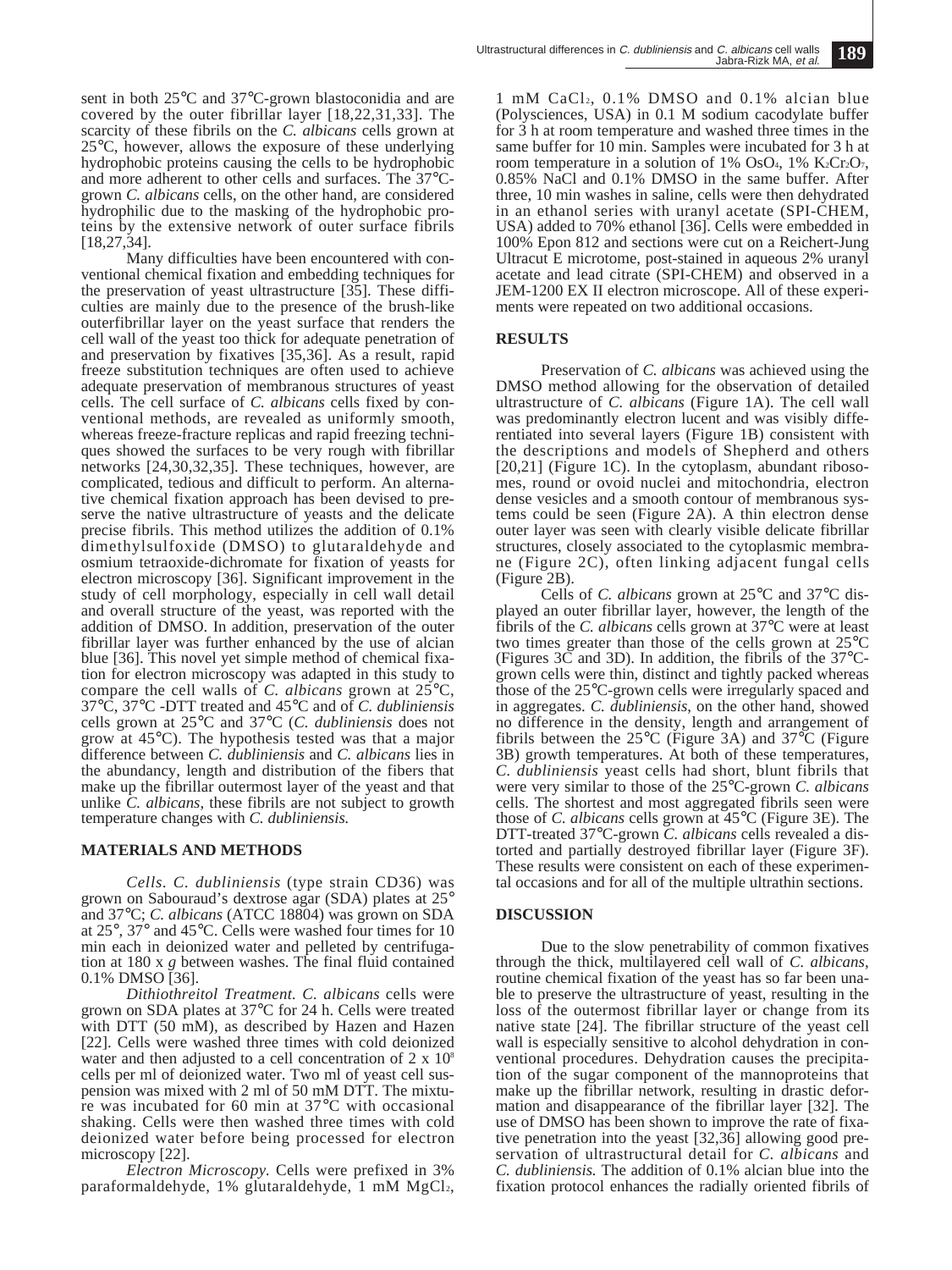

Figure 1. Transmission electron micrographs of ultrathin sections of *Candida albicans* fixed with DMSO:<br>(A) A whole yeast cell grown at 37°C, showing long, regularly radiating fibrils; (B) Section of a yeast cell grown at 25°C, showing details of cell envelope ultrastructure; and (C) Schematic diagram of a typical cell<br>wall derived from Shepherd [20] showing the various layers: plasma membrane (PM), zone of mannoprotein<br>(M1), glu

the outer layer by modifying the physiochemical properties of the fibrils allowing their preservation [32,36]. Our studies confirmed these previous observations.

The determination of the accurate ultrastructure of yeasts is very important as the cell wall and its outermost and fibrillar layers may be related to pathogenicity, adherence and virulence of yeasts [17,20,23,27,31,33]. Studies to investigate the effect of different growth temperatures on the binding strength of *C. albicans* cells, showed that the 37°C-grown cells with the longest fibrils were the least avid, followed by the 25°C-grown cells, with the

DTT-treated cells being the most avid [34]. Hence, any alterations in the fibrils of the outermost layer of the cell wall, whether due to growth temperature changes or treatment with DTT, may lead to changes in the ability of the cell to interact with other surfaces by exposing hydrophobic proteins which are pivotal to the success of colonizing yeasts in causing infections [18,22,24,31,34,37]. Studies on the effect of growth temperatures on the cell wall of *C. albicans* have provided substantial evidence on the influence of yeast cell growth temperatures on the virulence of the yeast. Yeast cells grown at 25°C produced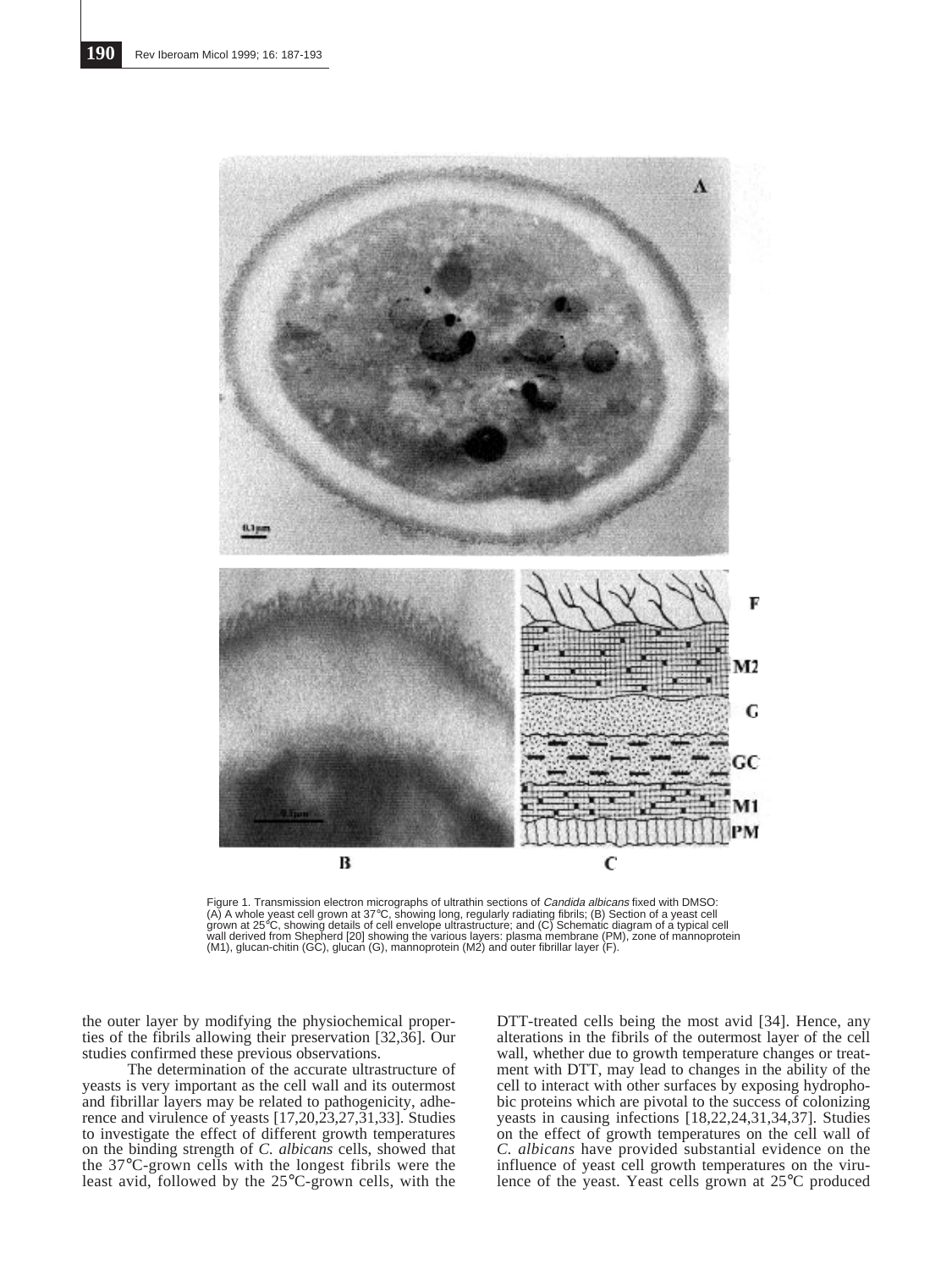

Figure 2. Transmission electron micrographs of ultrathin sections of Candida albicans fixed with DMSO: (A) An image of a 25°C-grown cell revealing intracellular organelles; (B) Brush-like fibrillar structure on the<br>outermost surface of a *C. albicans* cell grown at 37°C. Note the interconnections of the long fibrils between two cells (arrow); and (C) A cell grown at 37°C showing distinct, long individual fibrils.

germ tubes faster and more abundantly than 37°C-grown cells after engulfment by polymorphonuclear neutrophils, providing them with an escape mechanism, making them less susceptible to killing by phagocytes [17,27,34]. In addition, cells grown at  $\overline{25}^{\circ}$ C adhered to epithelial cells better than cells grown at 37°C and appeared to be less sensitive to toxic substances and growth inhibitors [17].

In this investigation, it was shown that *C. dubliniensis,* unlike *C. albicans,* has an outer fibrillar layer that did not vary when cells were grown at 25°C or 37°C.

In addition, the fibrils on the *C. dubliniensis* cells were similar to those of the 25°C-grown *C. albicans,* in that they were considerably shorter and less dense than those of the 37°C-grown *C. albicans* cells. Although further studies need to be performed using more isolates, these preliminary investigations suggest that *C. dubliniensis* exhibits constant cell surface hydrophobicity. This property may enhance colonization of this species via attachment to oral microbes and other surfaces.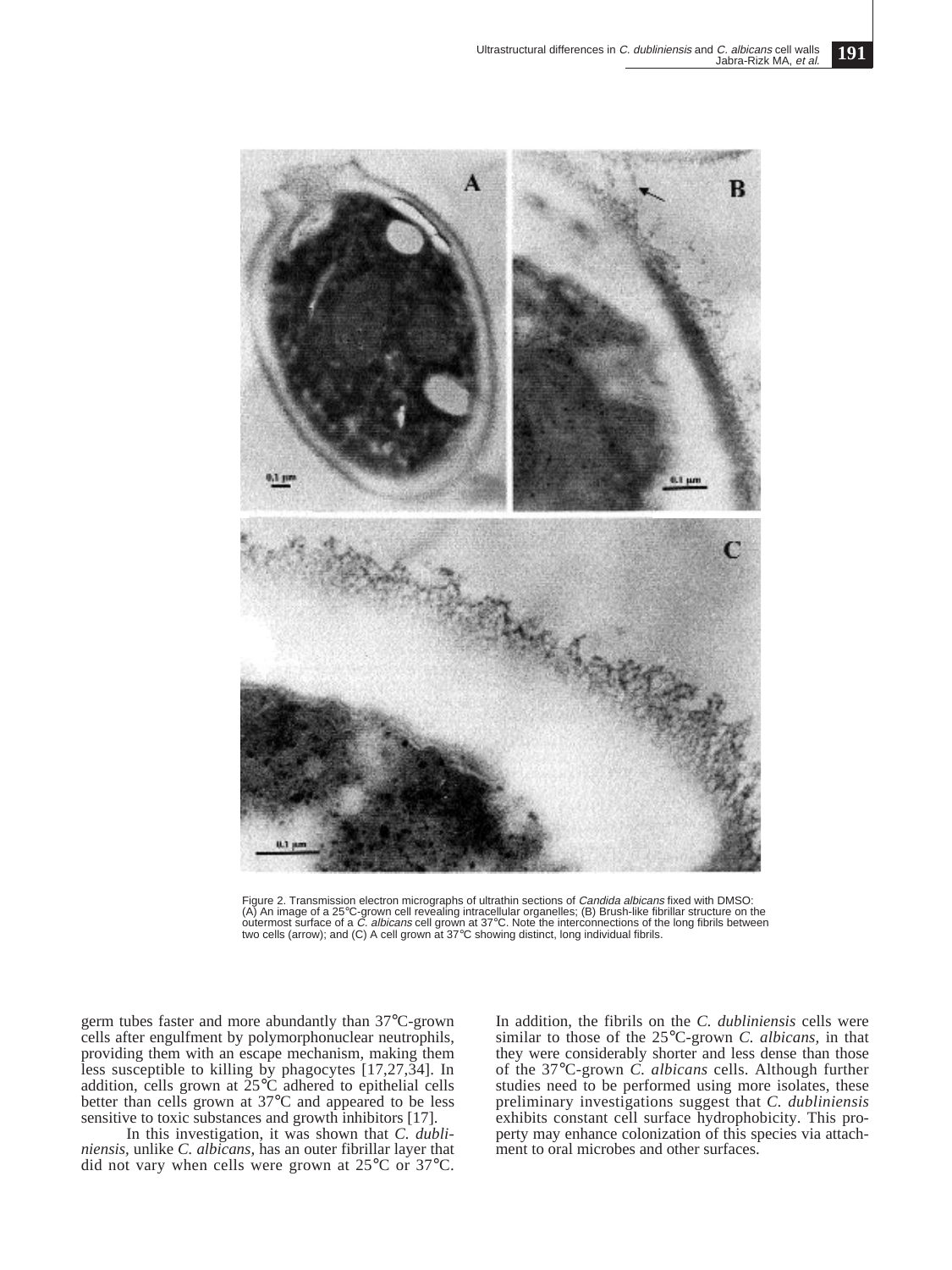

Figure 3. Transmission electron micrographs of ultrathin sections of *Candida albicans* and *Candida dublinien-*<br>siz cells fixed with DMSO, showing the effect of different growth temperatures and DTT treatment on cell wall

*This work was supported in part by NIH grant DE11373. We thank Professor Kushnaryov for his assistance with the methods for specimen preparation for TEM. We also thank Dr. Robert Nauman and Eleanor Wade for their technical assistance.*